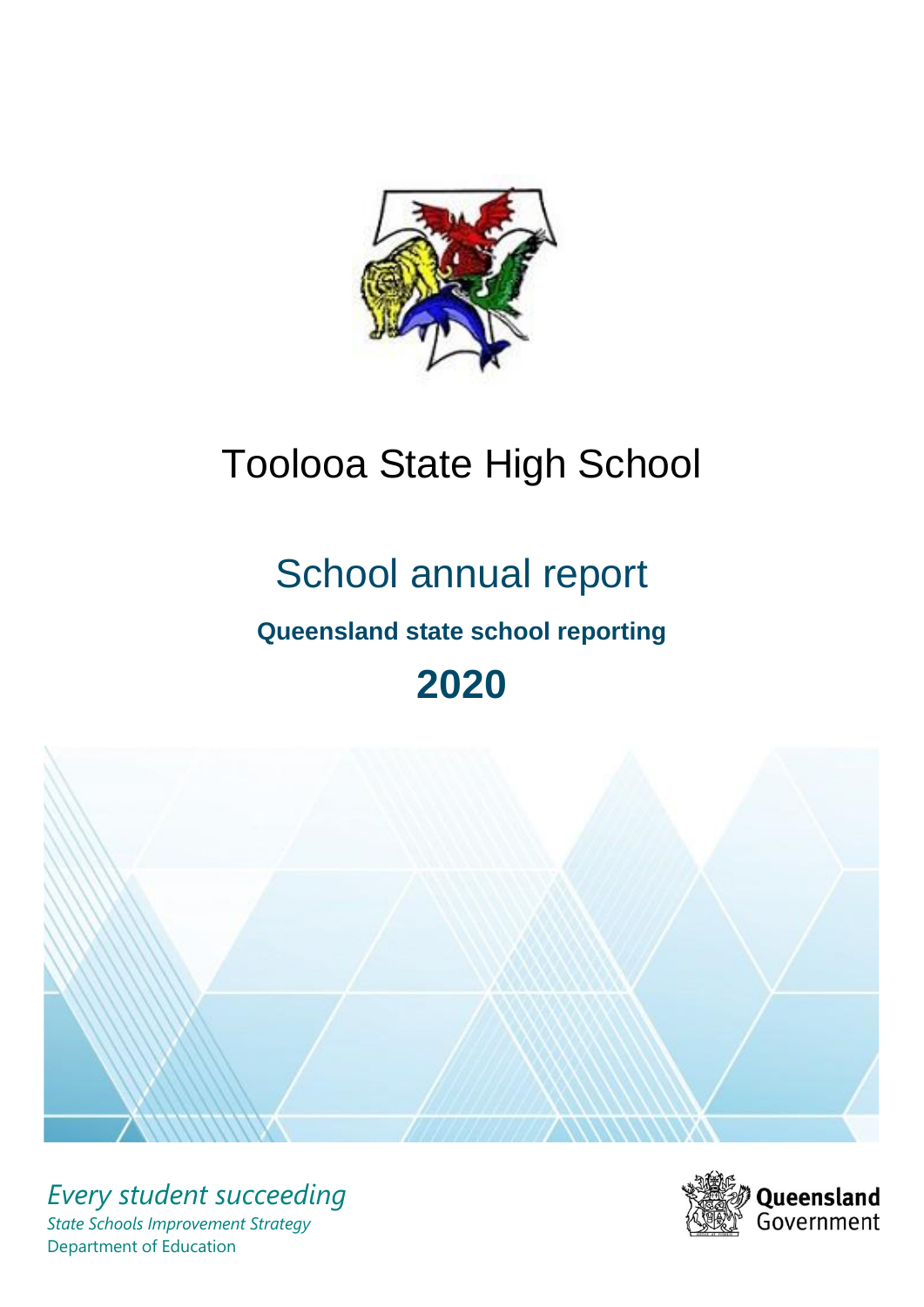#### **OFFICIAL – Public** Published as information source only. Public information used to create this report may not appear in this format in the public domain Please refer to disclaimer information.

### **Contact details**

| <b>Postal Address</b> | PO Box 8109 South Gladstone 4680 |
|-----------------------|----------------------------------|
| <b>Phone</b>          | (07) 4971 4333                   |
| Fax                   | (07) 4971 4300                   |
| Email                 | principal@toolooashs.eq.edu.au   |
| Website               | https://toolooashs.eq.edu.au     |

#### **Disclaimer**

The materials presented in this report are distributed by the Department of Education (the department) as an information source only. The information and data in this report is subject to change without notice.

The department makes no statements, representations, or warranties about the accuracy or completeness of, and you should not rely on, any information contained in this report.<br>The department disclaim all responsibility and all liability (including without limitation, liability in negligence) for all expenses, losses, damages and costs you might incur as a<br>result of the information in thi

Despite our best efforts, the department makes no warranties that the information in this report is free of infection by computer viruses or other contamination.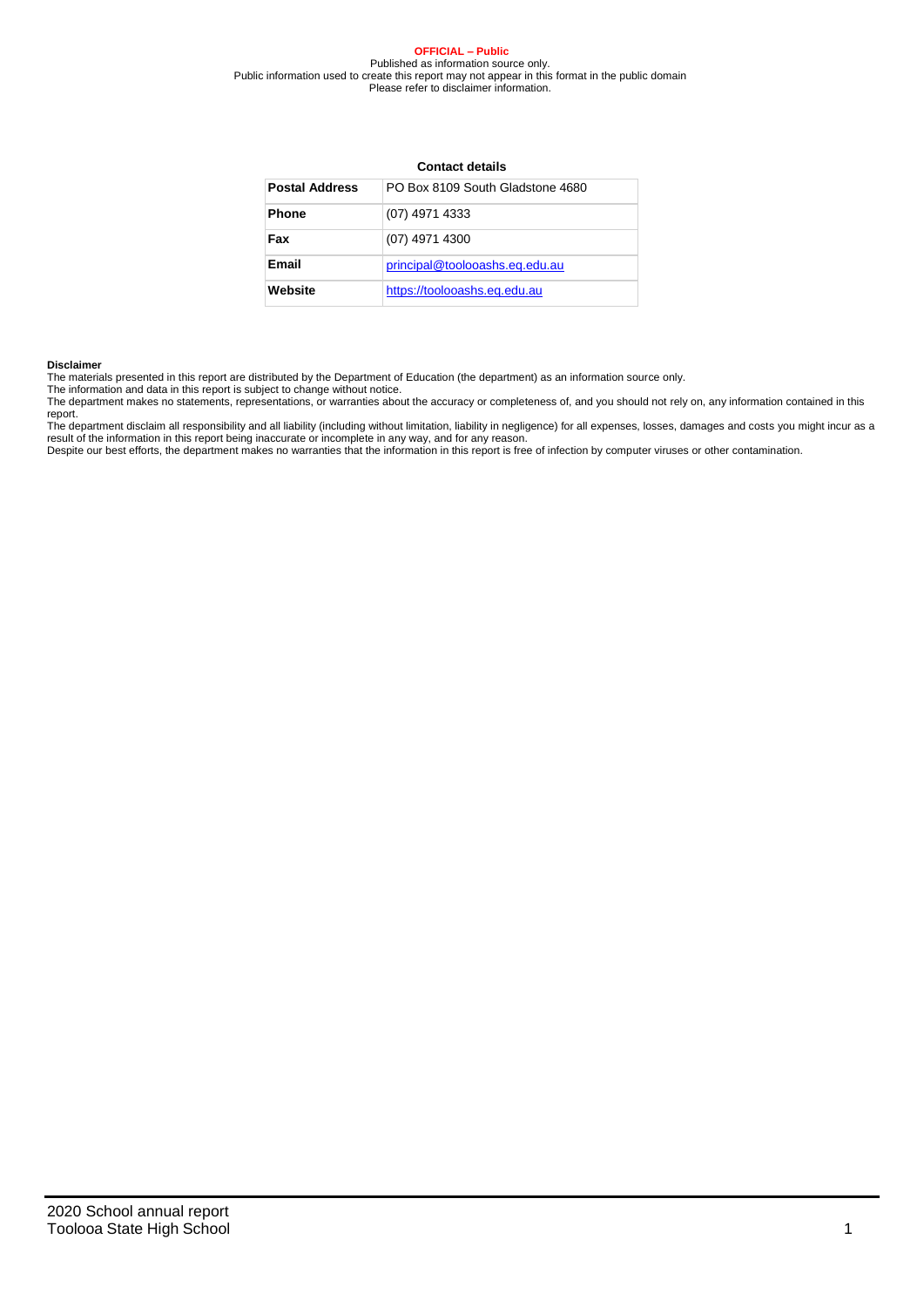| School context                     |                                                                                                                                                                                         |
|------------------------------------|-----------------------------------------------------------------------------------------------------------------------------------------------------------------------------------------|
| <b>Coeducational or single sex</b> | Coeducational                                                                                                                                                                           |
| <b>Independent Public School</b>   | No.                                                                                                                                                                                     |
| Year levels offered in 2020        | Year $7 -$ Year 12                                                                                                                                                                      |
| Webpages                           | Additional information about Queensland state schools is located on the:<br>My School website<br>Queensland Government data website<br>Queensland Government schools directory website. |

## **Characteristics of the student body**

### **Student enrolments**

### **Table 1: Student enrolments by year level**

|                   |       | <b>February</b> |       | <b>August</b> |      |       |  |
|-------------------|-------|-----------------|-------|---------------|------|-------|--|
| <b>Year Level</b> | 2018  | 2019            | 2020  | 2018          | 2019 | 2020  |  |
| Year <sub>7</sub> | 202   | 180             | 224   | 203           | 183  | 219   |  |
| Year <sub>8</sub> | 178   | 196             | 178   | 177           | 197  | 183   |  |
| Year 9            | 189   | 178             | 190   | 187           | 179  | 192   |  |
| Year 10           | 175   | 186             | 176   | 177           | 180  | 175   |  |
| Year 11           | 151   | 159             | 175   | 141           | 150  | 152   |  |
| Year 12           | 167   | 107             | 142   | 157           | 105  | 135   |  |
| <b>Total</b>      | 1,062 | 1,006           | 1,085 | 1,042         | 994  | 1,056 |  |

Notes

1. Student counts include headcount of all full- and part-time students at the school.

### **Average class sizes**

### **Table 2: Average class size information for each phase of schooling**

| <b>Year Levels</b> | 2018 | 2019 | 2020 |
|--------------------|------|------|------|
| Year 7 – Year 10   | 24   | 23   | 23   |
| Year 11 – Year 12  | 17   | 17   | 16   |

Notes

1. Classes are measured against the target of 25 students per teacher in Prep to Year 3 and Years 11 to 12, and target of 28 students per teacher in Years 4 to 10. Where composite classes exist across cohorts (e.g. Year 3/4) the class size targets would be the lower cohort target.

# **Social climate**

### **Parent, student and staff satisfaction**

Tables 3–5 show selected items from the Parent/Caregiver, Student and Staff School Opinion Surveys. In response to the COVID-19 pandemic, the annual school opinion surveys of students, teachers and staff were not administered in 2020.

For state level information go to the *[School Opinion Survey](https://qed.qld.gov.au/publications/reports/statistics/schooling/schools/schoolopinionsurvey)* [webpage.](https://qed.qld.gov.au/publications/reports/statistics/schooling/schools/schoolopinionsurvey)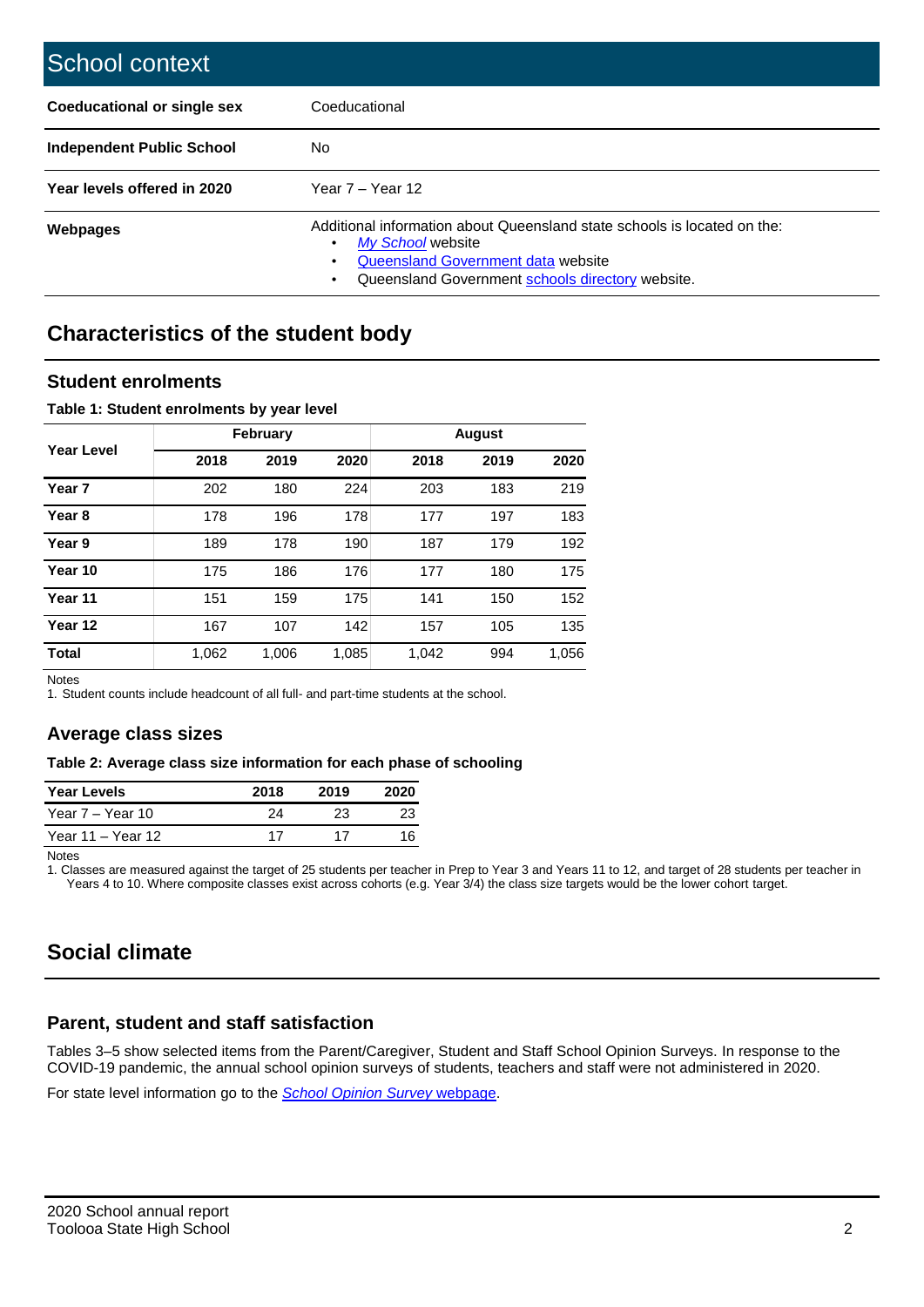### **Table 3: Parent/Caregiver Survey**

| Percentage of parents/caregivers who agree <sup>1</sup> that:                                               | 2018  | 2019  | 2020 |
|-------------------------------------------------------------------------------------------------------------|-------|-------|------|
| My child is getting a good education at this school.                                                        | 91.8% | 98.4% |      |
| This is a good school.                                                                                      | 93.0% | 94.4% |      |
| My child likes being at this school. <sup>2</sup>                                                           | 91.8% | 93.8% |      |
| My child feels safe at this school. <sup>2</sup>                                                            | 89.0% | 94.5% |      |
| My child's learning needs are being met at this school. <sup>2</sup>                                        | 86.1% | 96.1% |      |
| My child is making good progress at this school. <sup>2</sup>                                               | 88.7% | 96.1% |      |
| Teachers at this school expect my child to do his or her best. <sup>2</sup>                                 | 95.8% | 98.4% |      |
| Teachers at this school provide my child with useful feedback about his or her school<br>work. <sup>2</sup> | 95.8% | 94.5% |      |
| Teachers at this school motivate my child to learn. <sup>2</sup>                                            | 85.9% | 92.8% |      |
| Teachers at this school treat students fairly. <sup>2</sup>                                                 | 91.4% | 85.0% |      |
| I can talk to my child's teachers about my concerns. <sup>2</sup>                                           | 97.1% | 97.6% |      |
| This school works with me to support my child's learning. <sup>2</sup>                                      | 91.3% | 94.3% |      |
| This school takes parents' opinions seriously. <sup>2</sup>                                                 | 82.0% | 91.5% |      |
| Student behaviour is well managed at this school. <sup>2</sup>                                              | 77.9% | 83.7% |      |
| This school looks for ways to improve. <sup>2</sup>                                                         | 90.9% | 95.9% |      |
| This school is well maintained. <sup>2</sup>                                                                | 88.9% | 96.8% |      |

Notes

1. *Agree* represents the percentage of respondents who Somewhat Agree, Agree or Strongly Agree with the statement.

2. Nationally agreed parents/caregiver items.

3. DW = Data withheld to ensure confidentiality.

### **Table 4: Student Survey**

| Percentage of students who agree <sup>1</sup> that:                            | 2018  | 2019  | 2020 |
|--------------------------------------------------------------------------------|-------|-------|------|
| I am getting a good education at my school.                                    | 97.1% | 90.4% |      |
| I like being at my school. <sup>2</sup>                                        | 91.2% | 82.7% |      |
| I feel safe at my school. <sup>2</sup>                                         | 91.3% | 83.7% |      |
| My teachers motivate me to learn. <sup>2</sup>                                 | 89.9% | 83.7% |      |
| My teachers expect me to do my best. <sup>2</sup>                              | 95.7% | 95.2% |      |
| My teachers provide me with useful feedback about my school work. <sup>2</sup> | 94.0% | 85.3% |      |
| Teachers at my school treat students fairly. <sup>2</sup>                      | 84.1% | 74.0% |      |
| I can talk to my teachers about my concerns. <sup>2</sup>                      | 80.6% | 68.9% |      |
| My school takes students' opinions seriously. <sup>2</sup>                     | 79.7% | 75.2% |      |
| Student behaviour is well managed at my school. <sup>2</sup>                   | 72.5% | 61.5% |      |
| My school looks for ways to improve. <sup>2</sup>                              | 97.1% | 94.2% |      |
| My school is well maintained. <sup>2</sup>                                     | 88.4% | 87.5% |      |
| My school gives me opportunities to do interesting things. <sup>2</sup>        | 88.2% | 78.8% |      |

Notes

1. *Agree* represents the percentage of respondents who Somewhat Agree, Agree or Strongly Agree with the statement.

2. Nationally agreed student items.

3. DW = Data withheld to ensure confidentiality.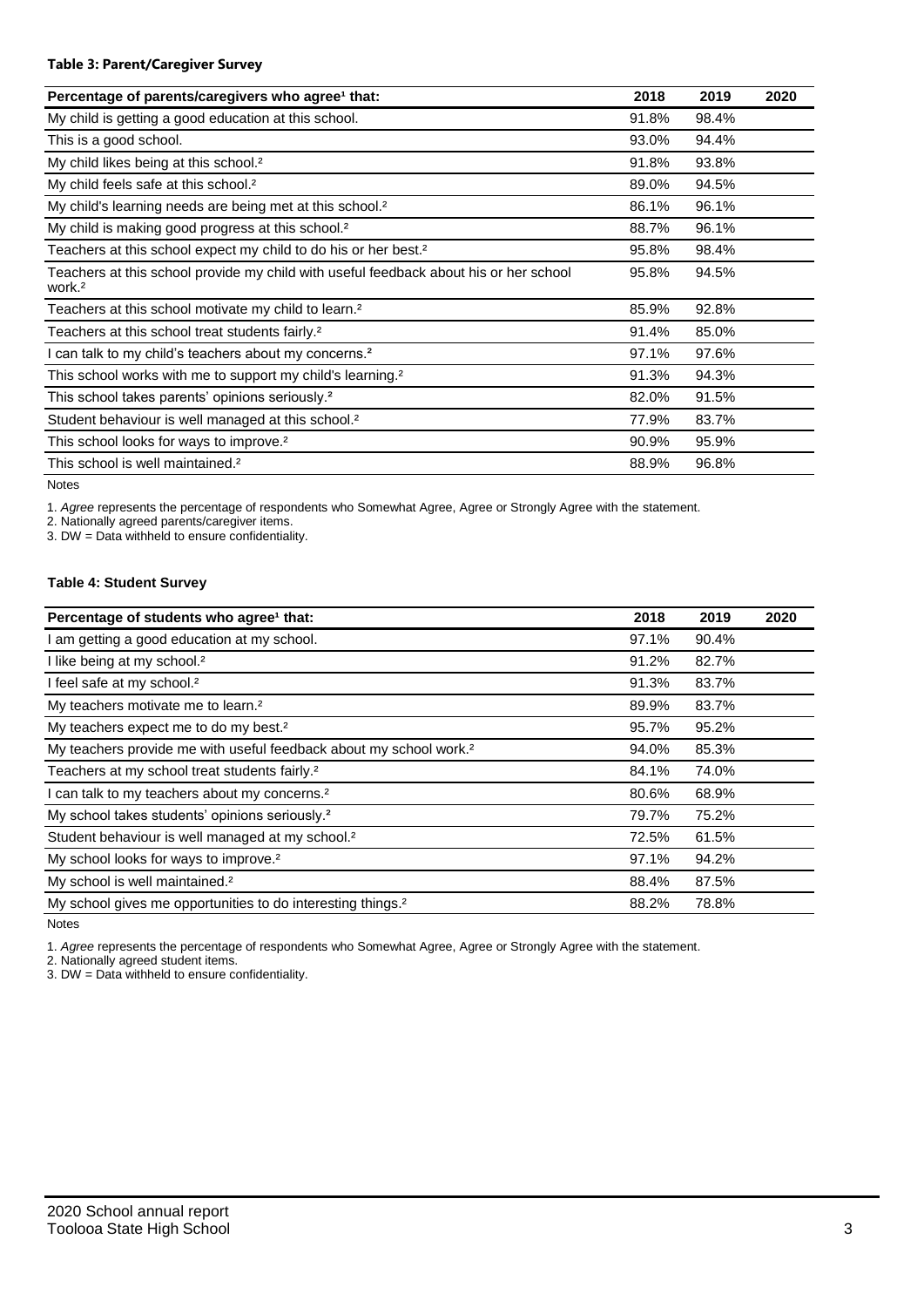### **Table 5: Staff Survey**

| Percentage of staff who agree <sup>1</sup> that:                                                          | 2018   | 2019   | 2020 |
|-----------------------------------------------------------------------------------------------------------|--------|--------|------|
| I enjoy working at this school.                                                                           | 100.0% | 100.0% |      |
| I feel this school is a safe place in which to work.                                                      | 100.0% | 99.0%  |      |
| receive useful feedback about my work at this school.                                                     | 90.8%  | 91.3%  |      |
| feel confident embedding Aboriginal and Torres Strait Islander perspectives across the<br>learning areas. | 86.5%  | 84.8%  |      |
| Students are treated fairly at this school.                                                               | 100.0% | 100.0% |      |
| Student behaviour is well managed at this school.                                                         | 93.4%  | 98.1%  |      |
| Staff are well supported at this school.                                                                  | 93.4%  | 96.1%  |      |
| This school takes staff opinions seriously.                                                               | 94.7%  | 90.1%  |      |
| This school looks for ways to improve.                                                                    | 98.7%  | 100.0% |      |
| This school is well maintained.                                                                           | 97.4%  | 96.1%  |      |
| This school gives me opportunities to do interesting things.                                              | 92.1%  | 96.1%  |      |

Notes

1. *Agree* represents the percentage of respondents who Somewhat Agree, Agree or Strongly Agree with the statement.

2. DW = Data withheld to ensure confidentiality.

### **Description of how this school manages non-attendance**

Queensland state schools manage non-attendance in line with the Queensland Department of Education procedures: *[Managing Student Absences and Enforcing Enrolment and Attendance at State Schools](https://ppr.qed.qld.gov.au/pp/managing-student-absences-and-enforcing-enrolment-and-attendance-at-state-schools-procedure)*; and *[Roll Marking in State Schools,](https://ppr.qed.qld.gov.au/pp/roll-marking-in-state-schools-procedure)* which outline processes for managing and recording student attendance and absenteeism.

### **School disciplinary absences**

### **Table 6: Count of school disciplinary absences at this school**

| Type of school disciplinary absence | 2018 | 2019 | 2020 |
|-------------------------------------|------|------|------|
| <b>Short Suspension</b>             | 343  | 322  | 286  |
| Long Suspension                     | 21   | 18   | 11   |
| Exclusion                           | 23   | 15   | з    |
| Cancellation                        |      |      | 5    |
| Total                               | 394  | 362  | 305  |

Notes

1. School disciplinary absence (SDA) data is a total of short suspensions (1–10 days), long suspensions (11–20 days), exclusions and cancellations. 2. The number of SDAs is not the number of students who received an SDA as one student may be suspended several times in a school year. Each time a student is suspended it is recorded as an additional SDA. The data does not reflect the outcomes of appeal decisions.

3. 2020 data was impacted by the COVID-19 health emergency. There were significantly fewer SDAs during the home-based learning period (the first five weeks of Term 2) compared to previous years.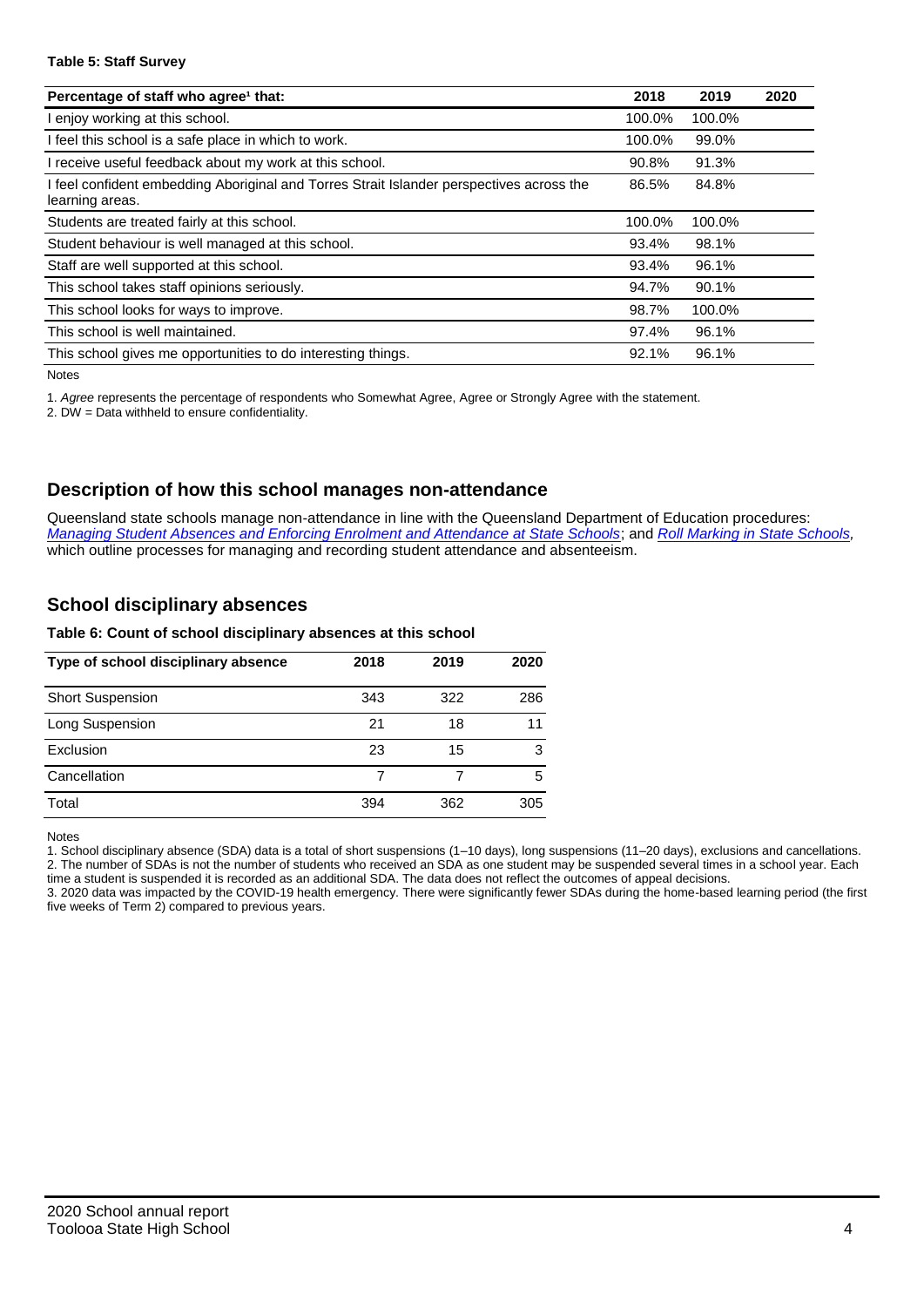# **School funding**

### **School income broken down by funding source**

School income, reported by financial year accounting cycle using standardised national methodologies and broken down by funding source is available via the *[My School](http://www.myschool.edu.au/)* website.

### *How to access our income details*

- 1. Click on the *My School* link [http://www.myschool.edu.au/.](http://www.myschool.edu.au/)
- 2. Enter the school name or suburb of the school you wish to search.

| Search by school name or suburb | <b>School sector</b> | $\checkmark$ | <b>School type</b> | <b>State</b> |  |
|---------------------------------|----------------------|--------------|--------------------|--------------|--|
|                                 |                      |              |                    |              |  |

3. Click on *View School Profile* to access the school's profile.



4. Click on *Finances* and select the appropriate year to view school financial information.

| School profile | <b>NAPLAN</b> | $\checkmark$ | Attendance | <b>Finances</b> | VET in schools | Senior secondary | Schools map |
|----------------|---------------|--------------|------------|-----------------|----------------|------------------|-------------|
|                |               |              |            |                 |                |                  |             |

# Staff profile

## **Teacher standards and qualifications**

### The *Teacher registration eligibility requirements: Policy* (p.1) states:

To be eligible for registration, a person must satisfy the Queensland College of Teachers (QCT) that they meet requirements regarding qualification and experience, or have otherwise met the requirements of the *Australian Professional Standards for Teachers* (APST). A person must also satisfy the QCT that they are suitable to teach and meet English language proficiency requirements. All these requirements are specified in the Act and the *Education (Queensland College of Teachers) Regulation 2005* (the Regulation).

The qualifications required for teacher registration are successful completion of either -

- (a) a four-year initial teacher education program including teacher education studies of at least one year (e.g. a Bachelor of Education, or a double Bachelor degree in Science and Teaching) or
- (b) a one-year graduate initial teacher education program following a degree (e.g. a one-year Graduate Diploma of Education (Secondary) after a three-year Bachelor degree) or
- (c) another course of teacher education that the QCT is reasonably satisfied is the equivalent of (a) or (b). These are considered on a case-by-case basis.

For more information, please refer to the following link:

• <https://www.qct.edu.au/registration/qualifications>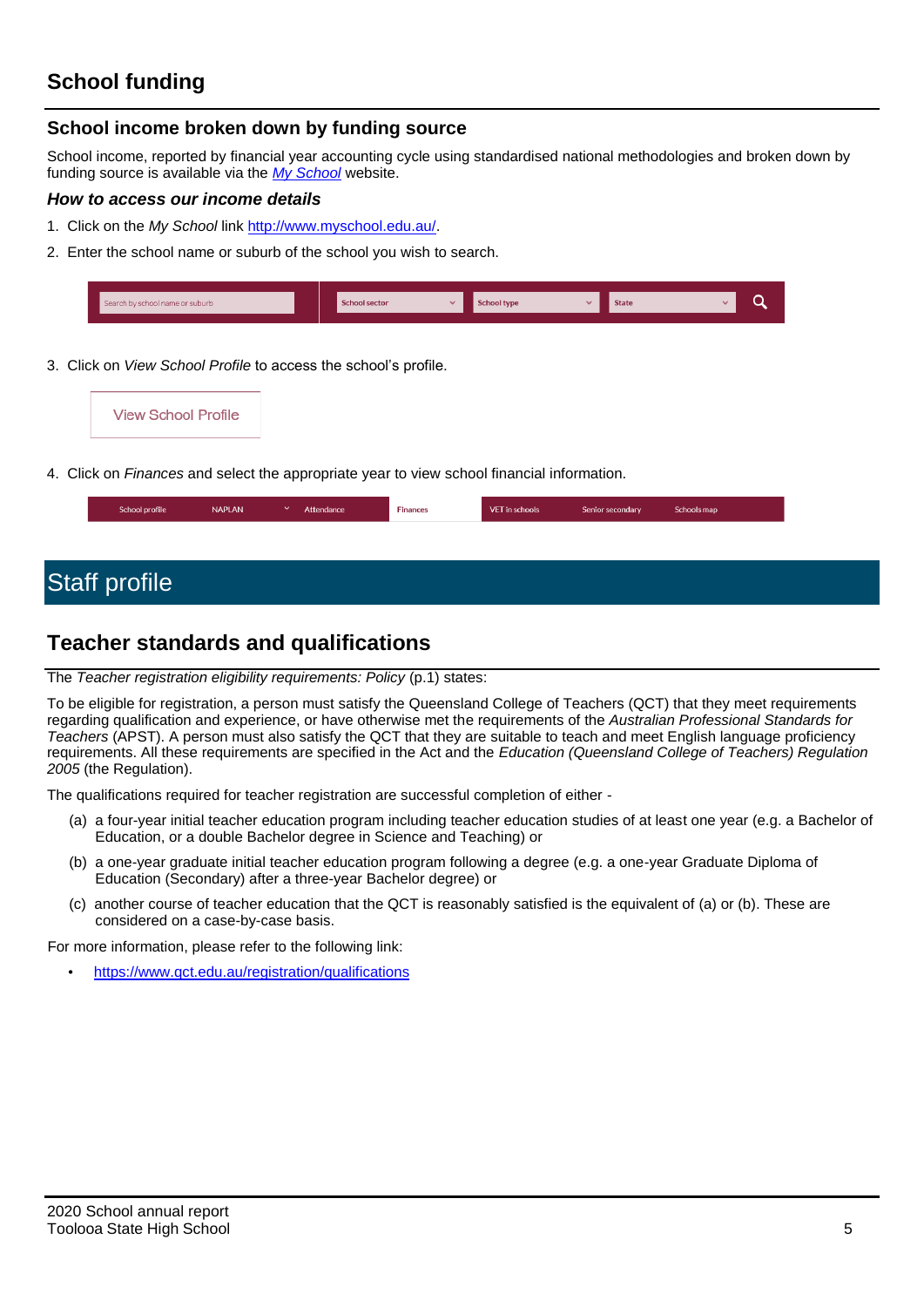# **Workforce composition**

### **Staff composition, including Indigenous staff**

### **Table 7: Workforce composition for this school**

| <b>Description</b> |      | <b>Teaching staff</b> |      |      | Non-teaching staff |      | Indigenous staff |      |      |
|--------------------|------|-----------------------|------|------|--------------------|------|------------------|------|------|
|                    | 2018 | 2019                  | 2020 | 2018 | 2019               | 2020 | 2018             | 2019 | 2020 |
| Headcount          | 85   |                       | 93   | 53   | 50                 | 53   |                  |      | .5   |
| <b>FTF</b>         | 80   | 82                    | 87   | 35   | 34                 | 35   |                  | <5   | <5   |

Notes<br>1. T 1. Teaching staff includes school leaders.<br>2. Indigenous refers to Aboriginal and Tor

2. Indigenous refers to Aboriginal and Torres Strait Islander people of Australia.<br>3. FTE = full-time equivalent

 $FTE = full-time equivalent$ 

# Student performance

### **Key student outcomes**

### **Student attendance**

Tables 8–9 show attendance rates at this school as percentages. In 2020, the COVID-19 health emergency affected student attendance in Queensland Government schools. Comparisons between 2020 and previous years' attendance data should not be made.

### **Table 8: Overall student attendance at this school**

| <b>Description</b>                                  | 2018 | 2019 | 2020 |
|-----------------------------------------------------|------|------|------|
| Overall attendance rate for students at this school | 91%  | 88%  | 90%  |

Notes

1. The student attendance rate is based on Semester 1 each year and is generated by dividing the total of full-days and part-days that students attended, and comparing this to the total of all possible days for students to attend, expressed as a percentage.

2. Full-time students only.

### **Table 9: Student attendance rates for each year level at this school**

| <b>Year Level</b> | 2018      | 2019 | 2020 |
|-------------------|-----------|------|------|
| Year 7            | 91%       | 90%  | 90%  |
| Year 8            | 91%       | 86%  | 89%  |
| Year 9            | 91%       | 88%  | 87%  |
| Year 10           | 90%       | 89%  | 90%  |
| Year 11           | 90%       | 87%  | 90%  |
| Year 12           | 94%       | 92%  | 93%  |
| Ungraded          | <b>DW</b> |      |      |

Notes

1. The student attendance rate is based on Semester 1 each year and is generated by dividing the total of full-days and part-days that students

attended, and comparing this to the total of all possible days for students to attend, expressed as a percentage.

2. Full-time students only.

3. DW = Data withheld to ensure confidentiality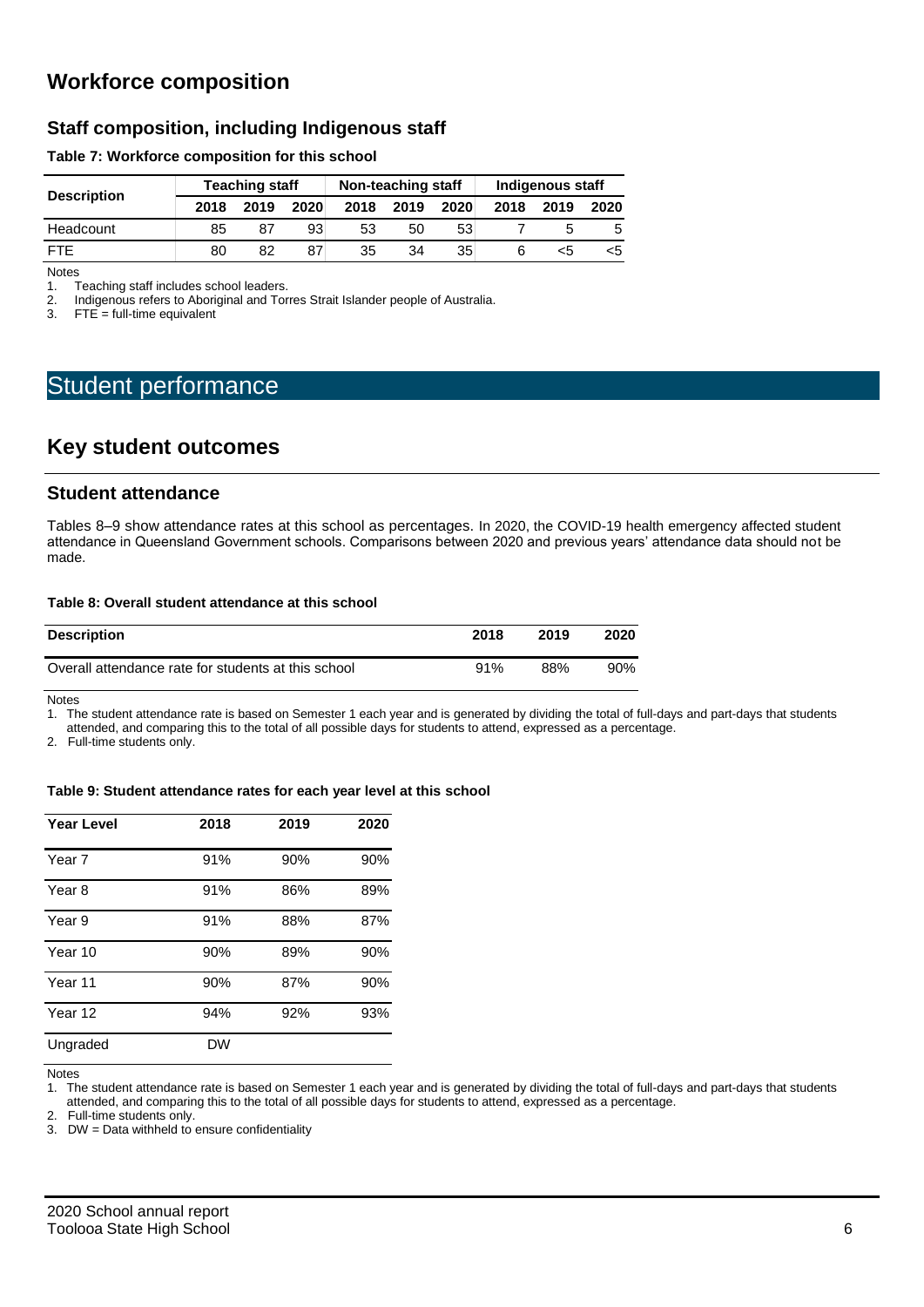# **NAPLAN**

Our reading, writing, spelling, grammar and punctuation, and numeracy results for the Years 3, 5, 7 and 9 NAPLAN tests are available via the *[My School](http://www.myschool.edu.au/)* website.

### *How to access our NAPLAN results*

- 1. Click on the *My School* link [http://www.myschool.edu.au/.](http://www.myschool.edu.au/)
- 2. Enter the school name or suburb of the school you wish to search.

| Search by school name or suburb | <b>School sector</b> | chool type | <b>State</b> |  |
|---------------------------------|----------------------|------------|--------------|--|
|                                 |                      |            |              |  |

3. Click on *View School Profile* of the appropriate school to access the school's profile.

| <b>View School Profile</b> |                                                                                |
|----------------------------|--------------------------------------------------------------------------------|
|                            |                                                                                |
|                            | 4. Click on <i>NAPLAN</i> and select a year to view school NAPLAN information. |

|  | School profile | <b>NAPLAN</b> |  | Attendance | <b>Finances</b> | <b>VET</b> in schools | Senior secondary | Schools map |
|--|----------------|---------------|--|------------|-----------------|-----------------------|------------------|-------------|
|--|----------------|---------------|--|------------|-----------------|-----------------------|------------------|-------------|

### Notes

- 1. If you are unable to access the internet, please contact the school for a hard copy of the school's NAPLAN results.
- 2. The National Assessment Program Literacy and Numeracy [\(NAPLAN\)](http://www.nap.edu.au/naplan) is an annual assessment for students in Years 3, 5, 7 and 9.